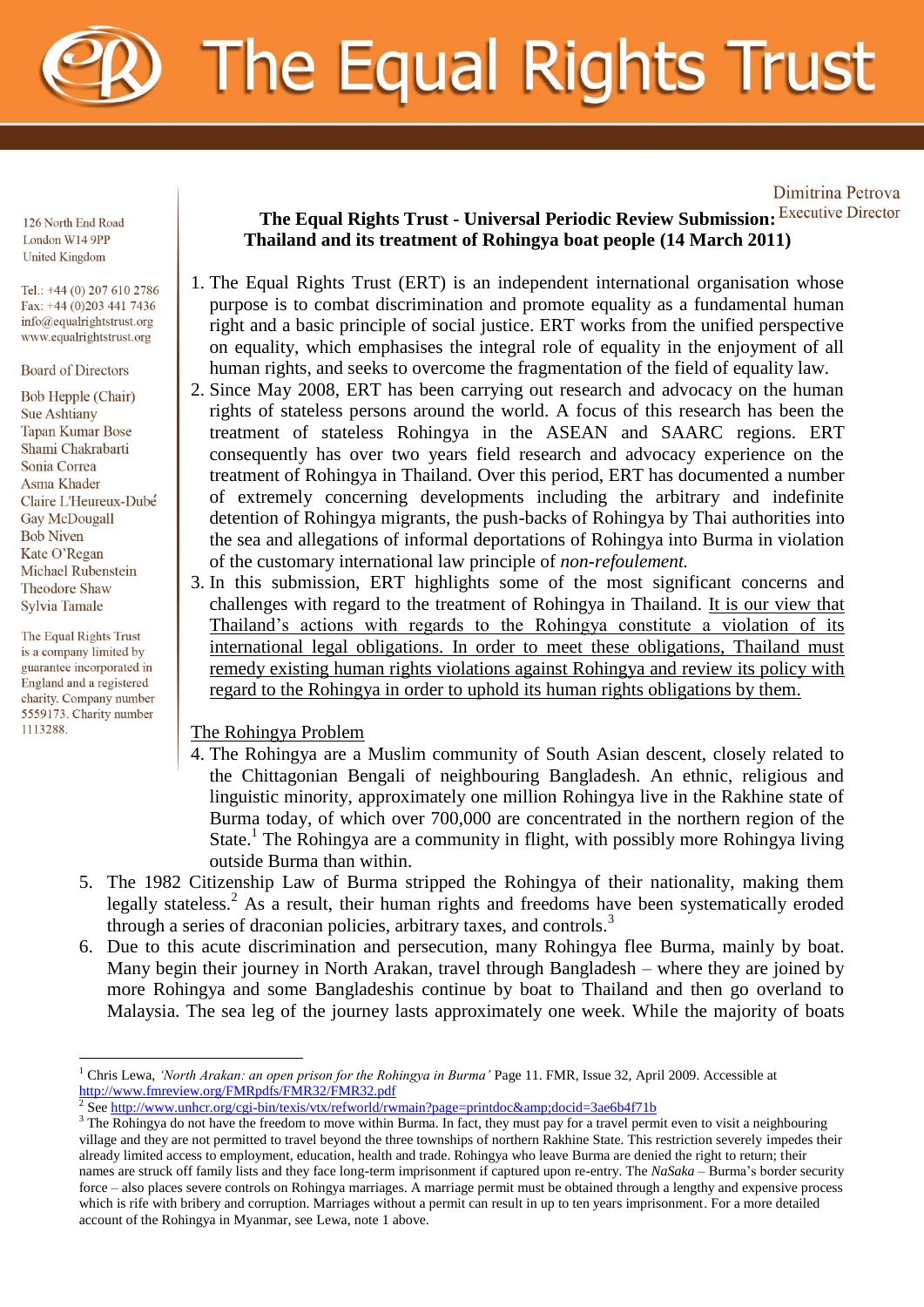depart from Bangladesh, some stop en route at Maungdaw in Burma to collect additional passengers, whilst a few begin their journey in Sittwe, Burma.

Thailand's International Law Obligations

- 7. Thailand is party to the following international human rights treaties:
	- a. International Covenant on Civil and Political Rights (ICCPR)
	- b. International Covenant on Economic, Social and Cultural Rights (ICESCR)
	- c. Convention on the Elimination of all forms of Racial Discrimination (CERD)
	- d. Convention on the Elimination of all forms of Discrimination Against Women (CEDAW)
	- e. Convention on the Rights of the Child (CRC)
	- f. Convention against Torture and Other Cruel, Inhuman or Degrading Treatment or Punishment. (CAT)
	- g. Convention on the Rights of Persons with Disabilities (CRPD)
- 8. Thailand therefore has various human right obligations towards the Rohingya and is responsible for protecting the right to life,<sup>4</sup> the rights to equality and non-discrimination,<sup>5</sup> the freedom from torture, cruel, inhuman or degrading treatment or punishment, 6 and the right to liberty and freedom from arbitrary arrest and detention,<sup>7</sup> of all Rohingya on Thai territory.
- 9. However, Thailand has not ratified the following treaties:
	- a. Convention relating to the Status of Refugees
	- b. Convention relating to the Status of Stateless Persons
	- c. Convention on the Reduction of Statelessness
	- d. International Convention on the Protection of the Rights of All Migrant Workers and Members of their Families.

The Push-Backs of 2008/2009

- 10. Historically, Thailand has dealt with Rohingya boat people intercepted at sea or apprehended on land through immigration detention (mostly in Ranong Detention Centre, Thailand, but also in Phangnga). Intercepted Rohingya would be sentenced to five to seven days detention under the Thai Immigration Act, after which they would be informally deported to brokers across the Thai-Burma border. Testimony received by ERT indicates that Brokers would transport those who could pay a substantial fee back from Burma to Malaysia via Thailand. Those who could not afford the fee were beaten and sold as bonded labour to Thai fishing boats and plantations. At one point, the Thai authorities attempted to deport Rohingya formally into the hands of the Burmese immigration authorities, but these individuals were sent back into Thailand the following day. The number of people making this hazardous voyage has increased over the years. It is estimated that approximately 3,000 persons made the journey in the sailing season of 2006/07. The following year, there were approximately  $6,000$  departures.<sup>8</sup>
- 11. On 28 March 2008, the Thai Prime Minister announced that Thailand was exploring the option of detaining Rohingya boat people on a deserted island, stating that *"to stop the influx, we have to keep them in a tough place. Those who are about to follow will have to know life here will be difficult in order that they won"t sneak in"*. 9 This statement was followed by a change in policy. Responsibility for dealing with the boat people was transferred from Thai Immigration to the Internal Security Operation Command of the Thai Military (ISOC) in December 2008. Boat people were detained on the island of Koh Sain Daeng and then "pushed back" into the high seas. Between the end of November and mid-December 2008, six boats of Rohingya migrants were intercepted and the passengers were detained on Sai Daeng Island by the ISOC. The detainees reported being subject to beatings and torture on the island.

<u>.</u>

<sup>4</sup> See Article 6 of the ICCPR.

<sup>&</sup>lt;sup>5</sup> See Articles 2(1) and 2(2) of the ICCPR and ICESCR respectively, and Article 26 of the ICCPR.

<sup>&</sup>lt;sup>6</sup> See CAT in general as well as Article 7 of the ICCPR.

<sup>&</sup>lt;sup>7</sup> See Article  $9(1)$  of the ICCPR.

<sup>&</sup>lt;sup>8</sup> See The Equal Rights Trust, *Unravelling Anomaly: Detention, Discrimination and the Protection needs of Stateless Persons, July* 2010. Available at:<http://www.equalrightstrust.org/ertdocumentbank/UNRAVELLING%20ANOMALY%20small%20file.pdf>

<sup>&</sup>lt;sup>9</sup> See [www.bangkokpost.com/290308\\_News/29Mar2008\\_news03.php](http://www.bangkokpost.com/290308_News/29Mar2008_news03.php)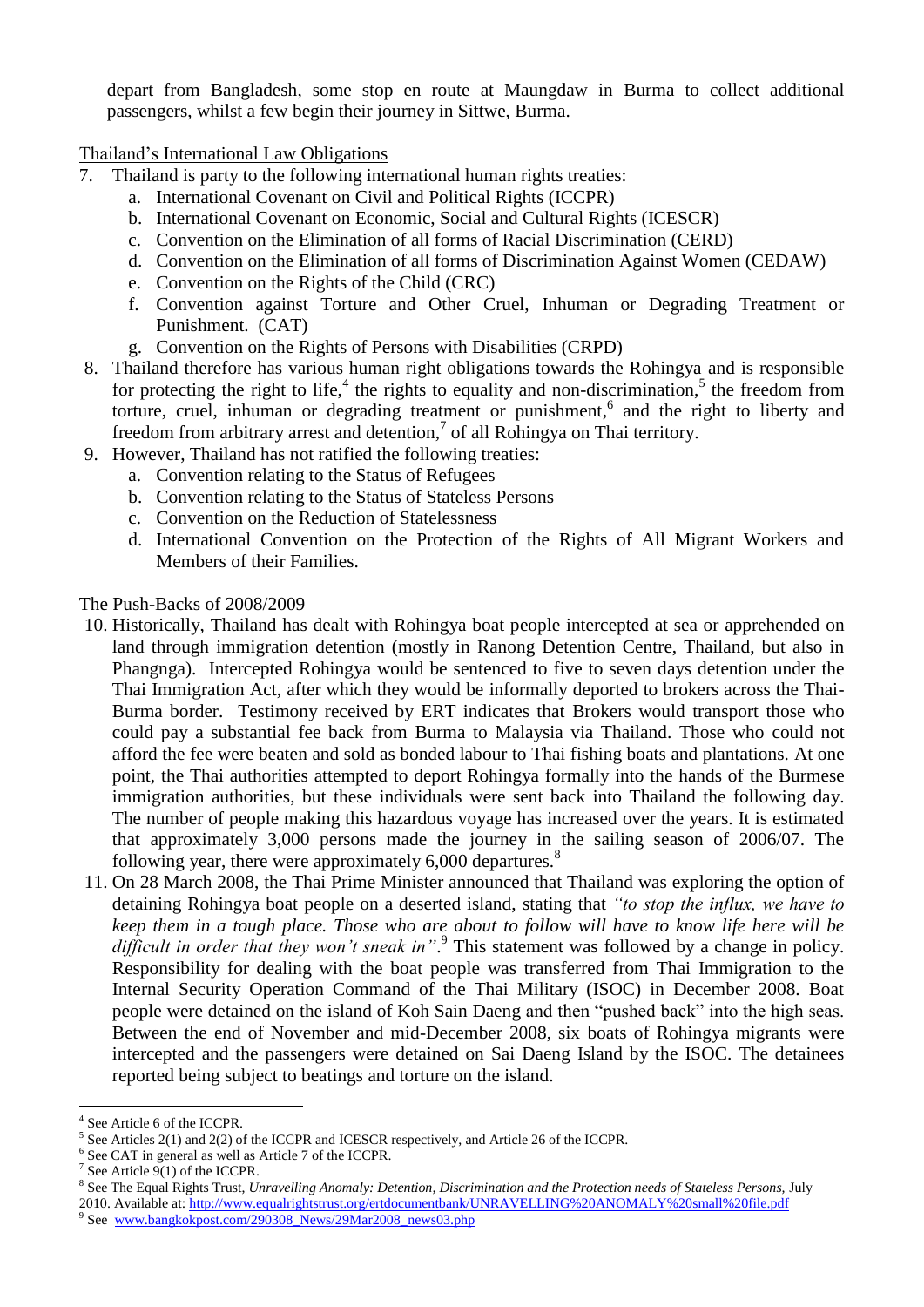- 12. The military forcibly put 412 people from the six intercepted boats onto an engineless barge which had little food and water; then towed the barge out into the high seas for two days and two nights, and left them to drift. In the period between December 2008 and 19 January 2009, two further push-backs occurred. A total of over 1,100 boat people were cast to sea as a result. The boats drifted in separate directions towards the Andaman Islands of India and Sabang Island and Idi Rayeuk of Indonesia, where the survivors were rescued. Over 300 people died.<sup>10</sup>On 5 January 2009, one of the boats that were pushed-back with 81 people on board was rescued by a fishing trawler and brought back to Thailand. The boat people were re-arrested and returned to Sai Daeng Island and pushed back again, together with over one hundred others in the third round of pushbacks on 19 January.
- 13. Thailand's actions were criticised by the international community as grave violations of human rights. Amnesty International stated that *"the Rohingya's situation has reached a critical stage over the last two months. The Thai government must stop forcibly expelling Rohingyas and provide them with immediate humanitarian assistance and cease any plans to proceed with more expulsions."*<sup>11</sup>

## The 2011 Push-Backs

1

- 14. Due to growing international condemnation, Thailand stopped its practice of "push backs" after January 2009. However, there is evidence to show that the policy was reintroduced in 2011.
- 15. On 22 and 23 January 2011, a group of 158 Rohingya boat people arrived in Thailand in three boats, one carrying as many as 91 Rohingya.<sup>12</sup> Kantang District Officer Mr Visit Tungpong confirmed that 91 boat people had arrived and landed on the beach in the Kantang district of the southern coastal province of Trang. These people were arrested by Thai Marine police on charges of illegally entering the country. Mr Visit stated that these boat people were transported by truck to immigration officials in South Songkla, near the Thai-Malaysian border. He confirmed this group would be sent back to Burma by boat. Mr Visit stated that "*Although it"s against humanitarian grounds, the illegal entry of foreigners must come under the (Thai) legal framework. This is to prevent a similar problem from occurring again in future,"*<sup>13</sup> This statement and the action of deportation into Burma are in direct violation of Thailand's obligations of *nonrefoulement* under Article 3 of CAT.
- 16. Another 67 boat people arrived in Satun province on 23 January. While nine children in this group have been placed in a welfare centre, the remaining 58 adults are in detention.
- 17. On 3 February 2011, a further 68 boat people were arrested in Phuket. While 33 of this group are in immigration detention, there is no news as to the whereabouts of the remaining 35. Phuket authorities say they have been moved to Phang Nga, but the authorities in the Phang Nga detention centre have revealed that there are no Rohingya there.<sup>14</sup>
- 18. On 10 February 2011, 91 Rohingya were found by police in India's Andaman and Nicobar islands. All of these people were suffering from serious dehydration and starvation. Around 25 were admitted to hospital. These persons informed Indian police that they had been detained for five nights by the Thai authorities in a dark room, before being set adrift by the Thai navy with minimal food and water in a boat without and engine. Thailand has denied this accusation.<sup>15</sup>

Indefinite Detention in Thailand and Deaths in Custody

<sup>&</sup>lt;sup>10</sup> For a detailed account of the push-backs and a critique of the Thai governments actions, see Annex 1 - The Equal Rights Trust. Letter *to the Thai Prime Minister*; 23 January 2009. Available at:

[http://www.equalrightstrust.org/ertdocumentbank/Letter%20to%20Prime%20Minister%20of%20Thailand.pdf.](http://www.equalrightstrust.org/ertdocumentbank/Letter%20to%20Prime%20Minister%20of%20Thailand.pdf)

<sup>11</sup> Amnesty International. *Myanmar minority group in Peril,* 2 February 2009. Available at[: http://www.amnesty.org/en/news-and](http://www.amnesty.org/en/news-and-updates/news/myanmar-minority-group-peril-20090202)[updates/news/myanmar-minority-group-peril-20090202](http://www.amnesty.org/en/news-and-updates/news/myanmar-minority-group-peril-20090202)

<sup>&</sup>lt;sup>12</sup> Human Rights Watch, *Thailand: Investigate Departure of Rohingya 'Boat People'*. Available at: <http://www.hrw.org/en/news/2011/02/21/thailand-investigate-departure-rohingya-boat-people>

Thai Officials Return 91 Rohingya boat people to Myanmar. Available at: [http://www.mcot.net/cfcustom/cache\\_page/159520.html](http://www.mcot.net/cfcustom/cache_page/159520.html)

<sup>&</sup>lt;sup>14</sup> This information was provided to ERT by confidential sources.

<sup>&</sup>lt;sup>15</sup> Burmese Rohingya refugees accuse Thailand of towing them out to sea. Available at[: http://asiancorrespondent.com/48176/burmese](http://asiancorrespondent.com/48176/burmese-rohingya-refugees-accuse-thailand-of-towing-them-out-to-sea/)[rohingya-refugees-accuse-thailand-of-towing-them-out-to-sea/](http://asiancorrespondent.com/48176/burmese-rohingya-refugees-accuse-thailand-of-towing-them-out-to-sea/)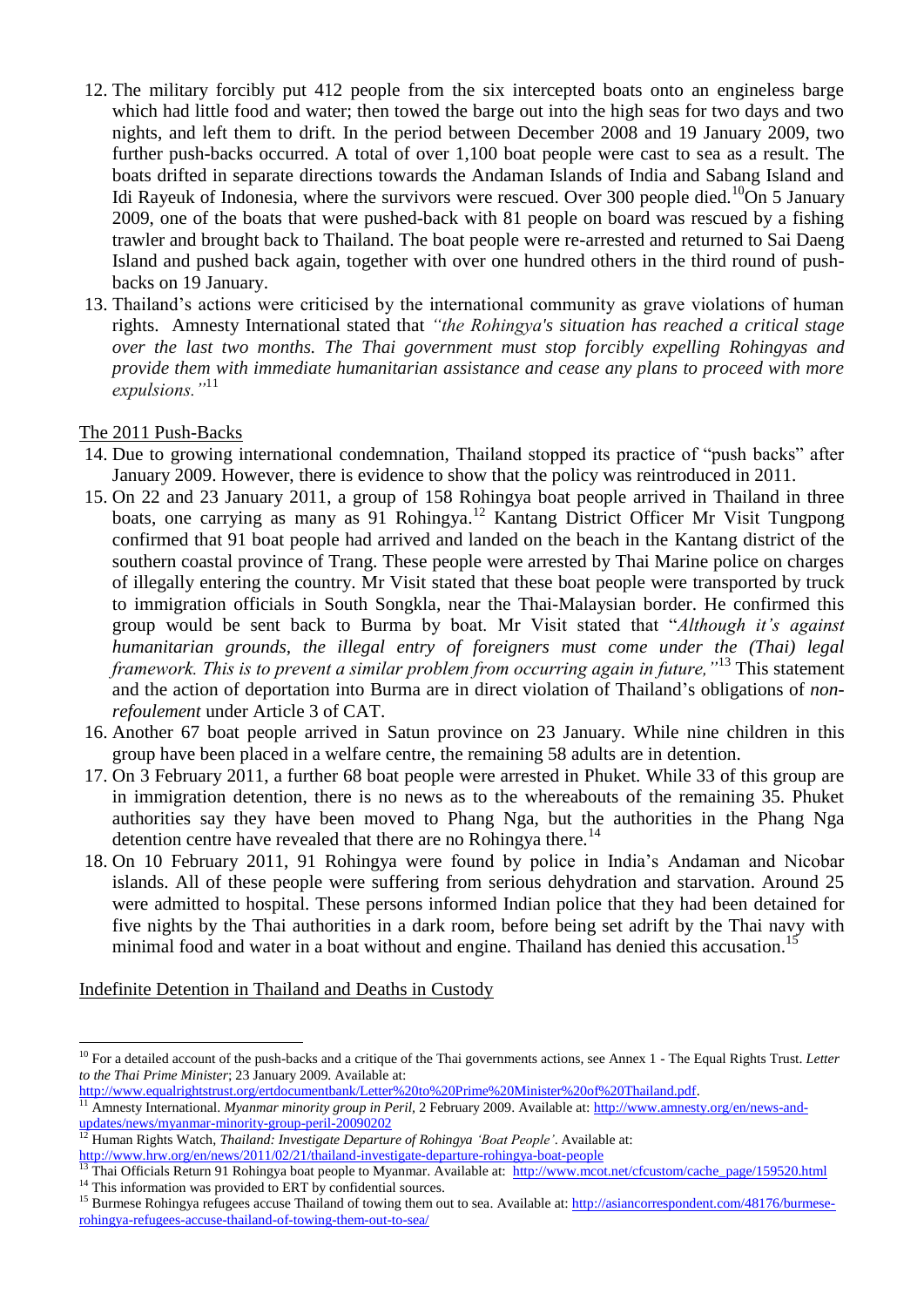- 19. After Thailand stopped its practice of "push backs" in January 2009, an additional boat with 79 passengers was intercepted by the Thai Navy. 29 of the boat people claimed to be Bangladeshi, whilst 50 were confirmed as Rohingya. All of the people on board had been severely beaten by the Burmese Navy and were badly injured. These people were not "pushed back" to sea, but taken to Ranong where medical care was provided, and several were transferred to Ranong hospital. The group, which included 12 children, was sentenced to five days imprisonment under the Immigration Act and fined. Since they could not pay the fine, the group were jailed in Ranong prison for 30 days and then transferred to the Ranong Immigration Detention Centre. Thailand allowed the UNHCR to make an assessment of the situation, but not to screen the Rohingya detainees individually. Detainees reported to ERT that they were kept in cells so overcrowded they could not move, that they could not see daylight, and that their health seriously deteriorated. Two young Rohingya died. On 1 July 2009, 18 year old Abdul Salam died of heart failure. On 13 August 2009, Hammah Tulah who was just 15 also died.
- 20. On 26 August 2009, four UN Special Rapporteurs and the Chairman of the UN Working Group on Arbitrary Detention sent a joint urgent appeal to the Thai Government regarding the plight of these Rohingya detainees.<sup>16</sup> The urgent appeal referring to the two deaths stated that *"in both cases, the rapid deterioration of their health may be due to the inadequacy and inefficiency of healthcare being provided to them during their detention period and particularly during the hours preceding their deaths".<sup>17</sup>*
- 21. Following these two deaths in custody, the authorities decided to transfer the remaining 77 detainees to the Bangkok Immigration Detention Centre on 19 August 2009. Though better than Ranong, the Bangkok detention centre was extremely overcrowded. The detainees were housed in two cells – sixty six in a large 40 x 12 foot room, and ten in a smaller 12 x 12 foot room. The emotional impact of their entire ordeal has been extremely strong. Many of the detainees were badly affected by the death of their two young fellow inmates. Some mentioned to ERT that they wanted to commit suicide. They were very anxious as to what would happen to them, how long they would remain in detention and whether they would ultimately be deported to Burma.
- 22. In February 2010, 28 of the Bangladeshi detainees were deported to Bangladesh. Two years later, the 48 Rohingya survivors and one Bangladeshi still remain in detention. This number has since increased to 54, after a few more Rohingya were detained in Bangkok. ERT sources believe that the Thai government is awaiting an opportunity to deport these detainees back into Burma in violation of their obligations of *non-refoulement.*

## Main Concerns

1

- 23. The text above briefly outlines the treatment of Rohingya migrants by the Thai authorities in 2008/09 and 2011. The main concerns which arise from this treatment are violations of the right to life, the rights to equality and non-discrimination, the right to freedom from torture, cruel, inhuman or degrading treatment or punishment, the right to liberty and freedom from arbitrary arrest and detention, and the right to seek and enjoy asylum, and *non-refoulement*.
- 24. *The right to life* of all persons which is protected under article 6 of the ICCPR prohibits the arbitrary deprivation of life in any circumstances. According to the survivors' accounts in 2009, four persons were arbitrarily shot and killed by the Thai military whilst forcing them onto boats which were subsequently set adrift. These serious allegations of extra-judicial killings highlight the lack of respect for life by the military personnel involved. Furthermore, over 300 boat people died as a result of being pushed back into sea on ill-equipped boats, with hardly any provision of food and drink. Finally, two Rohingya died while in custody in Ranong in 2009.
- 25. *The rights to non-discrimination and equality* under Articles 2(1) and 2(2) of the ICCPR and ICESCR respectively, commits States to guarantee Covenant rights to all persons without

<sup>&</sup>lt;sup>16</sup> The appeal was sent by the Special Rapporteur on the right of everyone to the enjoyment of the highest attainable standard of physical and mental health, together with the Chairperson of the Working Group on Arbitrary Detention, the Special Rapporteur on the human rights of migrants, the Special Rapporteur on extrajudicial, summary or arbitrary executions, and the Special Rapporteur on torture and other cruel, inhuman or degrading treatment or punishment.

<sup>&</sup>lt;sup>17</sup> See UN Human Rights Council. *Report of the Special Rapporteur on the right of everyone to the enjoyment of the highest attainable standard of physical and mental health, Anand Grover*. A/HRC/14/20/Add.1, 19 May 2010.